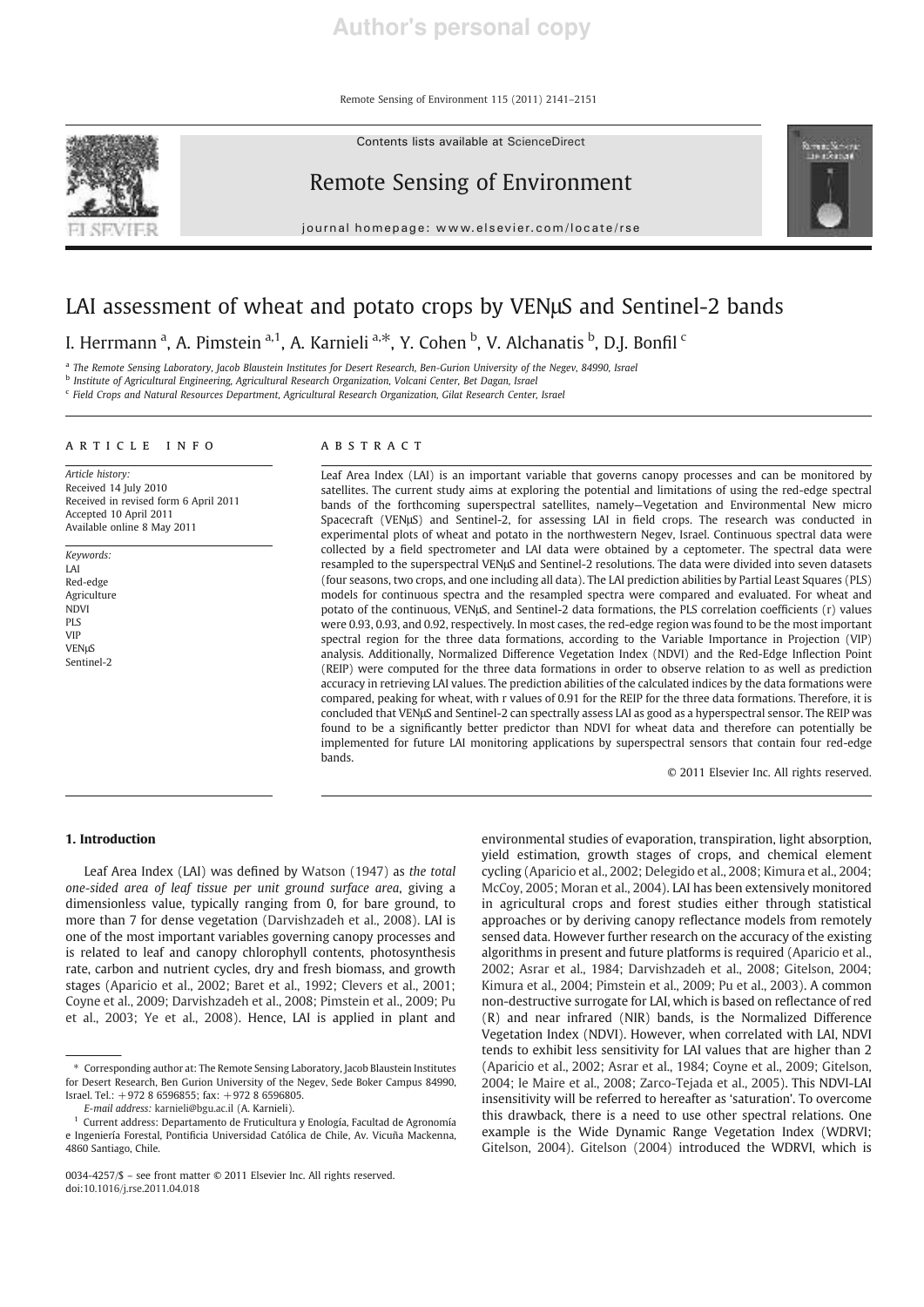linearly related to LAI, by applying the same bands as NDVI and adding a weighting coefficient, obtained by trial and error, for the NIR bands. Although the WDRVI was originally designed for the Advanced Very High Resolution Radiometer (AVHRR), Gitelson (2004) recommended to adapt it to other satellites. Another example is the Red-Edge Inflection Point (REIP) after Guyot & Baret (1988).

The red-edge can be mathematically defined as the inflection point position, in terms of wavelengths, on the slope connecting the local minimum reflectance in the R and the maximum reflectance in the NIR spectral regions (Dawson & Curran, 1998; Mutanga & Skidmore, 2007; Pu et al., 2003). Physiologically, this steep increase of reflectance marks the transition between the photosynthetically affected region of the spectrum (maximum absorption of chlorophyll *a* and *b* at 662 nm and 642 nm, respectively), and the region with high reflectance values of the NIR plateau affected by plant cell structure or leaf layers. This feature enables a clear representation of chlorophyll absorption dynamics, illustrating a shoulder shift towards longer wavelengths when the chlorophyll absorption increases (higher chlorophyll content) and a shift towards the shorter wavelengths with decreasing chlorophyll absorption (Moran et al., 2004). Thus, the position of the red-edge, in canopy scale, provides an indication of plant condition that might be related to a variety of factors as LAI, nutrients, water and chlorophyll contents, seasonal patterns, and canopy biomass (Baret et al., 1992; Blackburn & Steele, 1999; Buschmann & Nagel, 1993; Cho & Skidmore, 2006; Clevers et al., 2001; Dawson & Curran, 1998; Delegido et al., 2008; Jorgensen, 2002; Moran et al., 2004; Pu et al., 2003; Tarpley et al., 2000). Baret et al. (1992) simulated canopy scale reflectance using the SAIL radiative transfer model based on Verhoef (1984), concluding that information provided by shifts in the red-edge is not equivalent to broad band R and NIR reflectance values. Buschmann & Nagel (1993) indicated that high spectral resolution is required for determining the inflection point and this is therefore unpractical for low-spectral resolution sensors. This leads to the understanding that unique spectral resolutions should be considered in order to obtain red-edge data by non-hyperspectral sensors. Clark et al. (1995) confirmed the latter by observing a red-edge shift in several fields with different crops, growing stages and variety of stresses, obtained by the hyperspectral airborne sensor Airborne Visual and Infra-Red Imaging Spectrometer (AVIRIS). Multispectral or superspectral (more than ten and less than 50 bands, i.e., in-between multispectral and hyperspectral resolutions) sensors that aim at high quality precision agricultural red-edge applications, should introduce a unique combination of spectral and spatial resolutions as well as revisit time.

Due to importance of the above-mentioned variables for vegetation monitoring in general, and for agriculture in particular, many spectral indices have been derived to assess and correlate these variables with the state and condition of different crops. In recent years, most of the high spatial resolution operational satellites (e.g., Ikonos, QuickBird, RapidEye, GeoEye, WorldView-2) have aimed at providing reasonable solutions for precision agriculture, however these satellites are characterized by a small number of broad spectral bands, usually in the blue (B), green (G), R, and NIR regions. In the WorldView-2 system a single red-edge band is available but it is not suitable for retrieving the REIP. It is worth mentioning that only one operational superspectral spaceborne system, MERIS, has four rededge bands out of 15 bands ranging from 390 to 1040 nm with programmable bandwidth ranging from 2.5 to 30 nm. These four bands are centered at 681.25, 708.75, 753.75, and 760.625 nm and commonly set to bandwidths of 7.5, 10, 7.5, and 3.75 nm, respectively. However, this system is characterized by a spatial resolution of 300 m and therefore is not suitable for small scale (precision) agricultural applications.

The forthcoming superspectral satellite Sentinel-2 to be launched in 2012 is intended for environmental, including agricultural, applications. Among its 13 bands, it includes four red-edge bands centered at 665, 705, 740, and 783 nm with bandwidth of 30, 15, 15, and 20 nm, as presented in Table 1, and a spatial resolution of 10, 20, 20, and 20 m, respectively. This satellite will circulate in a near polar sun-synchronous orbit at 786 km above Earth with 290 km swath. The Sentinel-2 mission will include twin satellites 180° apart from one another providing a global revisit time of five days (two days in extended mode).

Another future superspectral spaceborne system, named Vegetation and Environmental New micro Spacecraft (VENμS) will be launched in 2013. This system is characterized by a tilting sensor (30° along and across track) with high spatial (5.3 m), spectral (12 spectral bands in the visible (VIS)–NIR), and temporal (two day revisit time with the same viewing angle) resolutions. Among its 12 bands, it includes four bands along the red-edge, centered at 667, 702, 742, and 782 nm, with bandwidths of 30, 24, 16, and 16 nm, respectively, as presented in Table 2. VENμS will circulate in a near polar sunsynchronous orbit at 720 km above Earth and will acquire images over planned sites of 27 km swath. Because of these combined unique capabilities, the primary objective of this system is vegetation monitoring. Moreover, it will be specifically suitable for precision agriculture tasks such as site-specific management that can be applied with decision support systems.

Fig. 1 presents the location of the spectral bands of both satellites, VENμS and Sentinel-2 that are relevant to this study. Also presented is the transmittance of electromagnetic radiation in the range of 400 to 1000 nm, obtained from mid-latitude Modtran product of total atmospheric gases (e.g., water vapor, oxygen, carbon dioxide). VENμS band number 12 and Sentinel-2 band number 9 are located in one of the atmospheric water vapor absorption features in order to allow water vapor detection. The rest of the bands of both satellites were carefully located in-between the main gas absorptions in order to provide data with minimal atmospheric effect. In Fig. 1, the canopy reflectance spectra are typical potato and wheat spectra that will be discussed later. This data combination in Fig. 1 allows observing the relevance of the satellite bands to potential applications for canopy reflectance values of the entire spectra as well as vegetation indices.

This study aims at demonstrating the potential of future superspectral satellites to retrieve LAI values in wheat and potato crops using the VIS—red-edge—NIR spectral regions by entire spectra as well as by the REIP in comparison with the NDVI.

# 2. Methodology

# *2.1. Study area*

Wheat and potato experiments were established in the northwestern Negev, Israel, between 2003 and 2007. The wheat experiment took place in experimental plots applying different nitrogen fertilization levels, irrigation treatments, and seeding densities (Pimstein et al., 2007b) at Gilat Research Center (31° 21′ N; 34° 42′ E) and was conducted during two winter growing seasons, 2003–04 (2004) and 2004–05 (2005). The potato experiment took place in experimental plots applying different nitrogen fertilization levels (Cohen et al., 2010; Herrmann et al., 2010) in commercial fields at Kibbutz Ruhama (31°28′ N, 34°41′ E) and was conducted during two growing seasons in the autumn of 2006 and spring of 2007. A variety of treatments (i.e., nitrogen, water), for different leaf structures (i.e., grass and broadleaf), and along different growing stages, provided an assortment of LAI values. The LAI assessment for different treatments as well as growing stages is beyond the scope of the current paper.

# *2.2. Field measurements*

Ground spectral reflectance measurements of canopy were acquired along with LAI measurements within the same field of view (FOV) of the spectral measurements. The measurements in the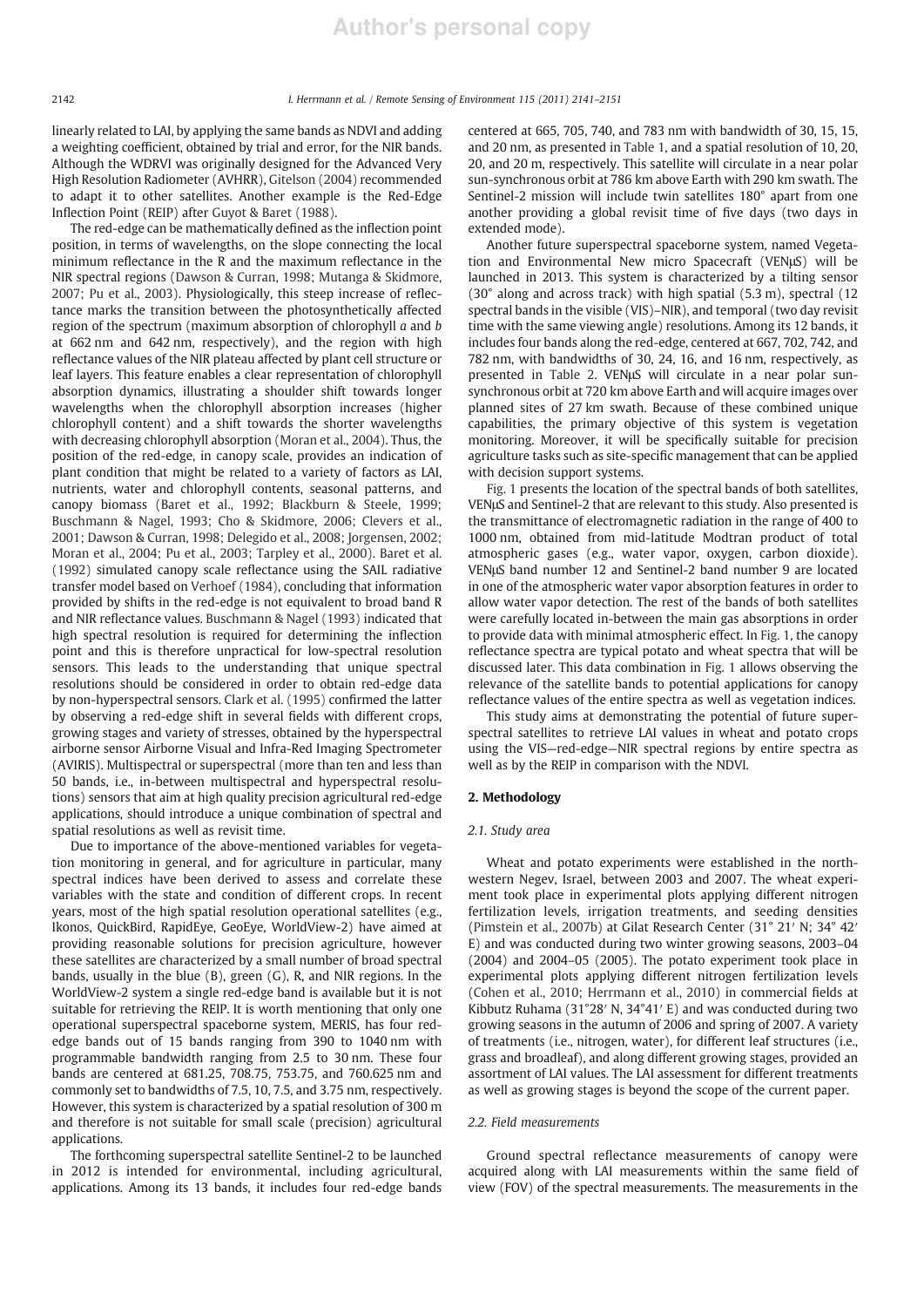#### *I. Herrmann et al. / Remote Sensing of Environment 115 (2011) 2141*–*2151* 2143

| а<br>---- | ורו<br>r<br>$\sim$ |  |  |
|-----------|--------------------|--|--|
|           |                    |  |  |

| Sentinel-2 bands. |  |  |  |
|-------------------|--|--|--|
|-------------------|--|--|--|

| Band #                 |     |                        |                                    |            |     |     |     |                                        | 0d<br>$\sim$ $\sim$ |                      |              |              | $\overline{ }$ |
|------------------------|-----|------------------------|------------------------------------|------------|-----|-----|-----|----------------------------------------|---------------------|----------------------|--------------|--------------|----------------|
| Band<br>center<br>(mm) | 443 | 490                    | 560<br>.                           | 665<br>___ | 705 | 740 | 783 | 842<br>the contract of the contract of | 865<br>.            | 945<br>$\sim$ $\sim$ | 1375         | 1610         | 2190<br>____   |
| Bandwidth<br>(nm)      | 20  | $\sim$<br>65<br>$\sim$ | $\sim$ $-$<br>ر ر<br>$\sim$ $\sim$ | 30         |     |     | 20  | 11 <sup>F</sup><br>$11 -$              | 20                  | $\Omega$<br>zu       | 30<br>$\sim$ | 90<br>$\sim$ | 180            |

wheat fields were obtained from 21 days after emergence (DAE), until the heading stage, i.e., 97 DAE (Pimstein et al., 2007a). The measurements in the potato field were obtained between 19 and 90 days after seeding (DAS). The detailed number of measurements during each sampling day and each growing season, for each crop is presented in Table 3. For analysis purposes, the data were divided into 7 different datasets: each growing season (i.e., 4 datasets); each crop (i.e., 2 datasets); and all the data together (i.e., 1 dataset).

Each spectral measurement was followed by three LAI measurements that were averaged to one LAI value. Therefore, each spectrum is coupled with one LAI value. Canopy reflectance measurements were obtained using Analytical Spectral Devices (ASD) FieldSpec Pro FR spectrometer with a spectral range of 350–2500 nm and 25° FOV. The spectral sampling resolution is 1.4 nm for 350–1000 nm and 2 for 1000–2500 nm. The spectral measurements were collected  $\pm 2$  h from solar noon, under clear sky, and in nadir orientation. The spectrometer was programmed to automatically calculate the average of 20 readings that were taken at each sampling point. The measurements were collected 1.5 m above the ground, generating an instantaneous FOV (IFOV) of about 0.35  $m^2$ . During the season, as the height of the crops increased, the sensor's distance from the top of the canopy diminished from almost 1.5 to 0.7 m for wheat canopy and from 1.3 to 0.9 m for potato canopy. The height differences correspond to an IFOV 0.08  $m<sup>2</sup>$  and 0.13–0.26  $m<sup>2</sup>$ , for the two crops respectively. Standard white reference panel (Spectralon Labsphere Inc.) was used as a white reference for the wheat spectral data acquisition while for the potato spectral data collection, pressed and smoothed barium sulfate (BaSO<sub>4</sub>) powder was used for the same purpose (Hatchell, 1999). The LAI was measured by the AccuPAR LP-80 ceptometer (Decagon Devices, Inc), with an 86.5 cm long probe. The ceptometer was programmed differently, according to each crop and location based on the manufacturer's instructions. The leaf distribution parameter (x), needed for the LAI computation by the ceptometer, referring to the distribution of leaf angles within canopy, was set differently for each crop; 0.96 for wheat and 2.00 for potato (Decagon Devices, 2003).

# *2.3. Data analysis*

### *2.3.1. Spectral data*

Preprocessing the spectral data included eliminating atmospheric water absorption regions, namely 1.35–1.42 and 1.80–1.96 μm, as mentioned by Pimstein et al. (2009) as well as linear interpolation of the data to 1 nm and 2 nm narrow bands. The 2 nm spectral data are denoted hereafter as continuous spectra. The 1 nm spectral data were resampled to VENμS and Sentinel-2 spectral bands and denoted hereafter as VENμS and Sentinel-2 spectra. The resampling of the 1 nm narrow bands reflectance spectra to the satellites bands was executed by averaging the reflectance values of all wavelengths in the range of each band (Tables 1 and 2). For the Sentinel-2, bands 8 and 10–12

Table 2 VENμS bands.

| 1.21                                                                |    |    |  |                               |  |  |          |  |
|---------------------------------------------------------------------|----|----|--|-------------------------------|--|--|----------|--|
| Band #                                                              |    |    |  | 1 2 3 4 5 6 7 8 9             |  |  | 10 11 12 |  |
| Band center 420 443 490 555 620 620 667 702 742 782 865 910<br>(nm) |    |    |  |                               |  |  |          |  |
| <b>Bandwidth</b><br>(nm)                                            | 40 | 40 |  | 40 40 40 40 30 24 16 16 40 20 |  |  |          |  |

were ignored since they are not relevant for this work. Each of the seven datasets for each of the three data formations (continuous, VENμS, and Sentinel-2) was randomly divided into subsets—60% calibration and 40% validation. Partial Least Squares (PLS) analysis is a practical predictive tool for spectral reflective data (Hansen & Schjoerring, 2003; Nguyen & Lee, 2006). Since PLS prediction models can deal efficiently with the multi-collinearity present among the predictors (in this case wavelengths of spectral data), and analyze spectra when the number of wavelengths is either larger or smaller than the number of observations as well as deal with noisy spectra (Atzberger et al., 2010; Wold et al., 2001), the PLS models were applied for LAI prediction by the entire spectra for each of the datasets and data formations. The PLS analysis was applied with full crossvalidation (Efron & Gong, 1983) by The Unscrambler® v.9.1 software. The prediction was evaluated by the Root Mean Square Error of Prediction (RMSEP) as well as by correlation coefficient (r) values of the relation between the predicted and observed LAI values. To determine whether there is a significant difference between coupled r values, two tailed *t*-test was applied by the Statistica v.9 software. In order to evaluate the relative importance of each waveband in each of the PLS models, the Variable Importance in Projection (VIP) after Wold et al. (1993) was computed. The VIP is defined as the summary of the importance for each predictor projections to find a number of principal components of the PLS model (Chong & Jun, 2005; Cohen et al., 2010). The VIP is computed as each predictor's importance with the explained sum of squares by the PLS dimension, summed for all dimensions related to the total explained sum of squares by the PLS model and for the total number of predictors. Therefore, it is an indicator of each predictor's (in this case wavelengths of spectral data) relative power in a PLS model. Hence the advantage of VIP over the regression coefficients of the PLS model in locating important predictors. The VIP can be used in case of multi-collinearity among the predictors. The VIP analysis was applied in a Matlab environment by the PLS toolbox of Eigenvector. The VIP values are evaluated by "the higher the better" where the average  $VIP=1$  is considered to be the putative threshold since it is the average value of the PLS model predictors' VIP values.



Fig. 1. Band settings of VENμS and Sentinel-2 with respect to the atmospheric transmittance and typical vegetation reflectance spectra.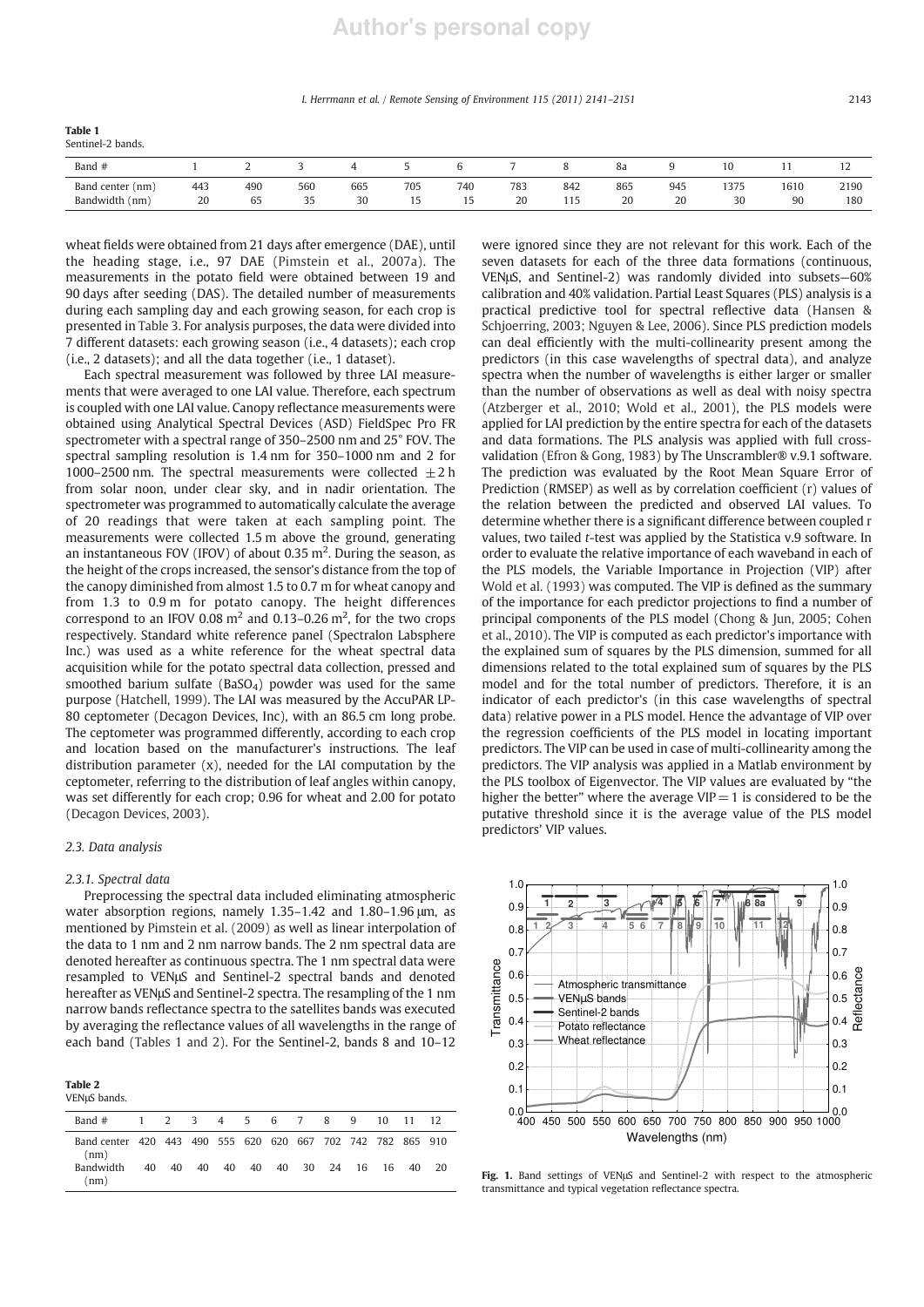# **Author's personal copy**

# 2144 *I. Herrmann et al. / Remote Sensing of Environment 115 (2011) 2141*–*2151*

#### Table 3

Measurement distribution by: crops, growing seasons, day after emergence (DAE) for wheat, and days after seeding (DAS) for potato. The first two digits represent either DAE or DAS and the digits in brackets the number of samples.

| <b>Datasets</b> |             | Crops and growing season                          |                                            |                                   |                                                      | Total number |  |
|-----------------|-------------|---------------------------------------------------|--------------------------------------------|-----------------------------------|------------------------------------------------------|--------------|--|
| #               | Name        | Wheat                                             |                                            | Potato                            | of samples                                           |              |  |
|                 |             | 2004 winter                                       | 2005 winter                                | 2006 autumn                       | 2007 spring                                          |              |  |
|                 | 2007 potato | -                                                 |                                            |                                   | 19(20); 41(19); 54(20);<br>$77(20)$ ; 84(19); 91(19) | 117          |  |
| 2               | 2006 potato |                                                   |                                            | 38(30); 50(30);<br>58(30); 78(30) |                                                      | 120          |  |
| 3               | All potato  |                                                   |                                            | 38(30); 50(30);<br>58(30); 78(30) | 19(20); 41(19); 54(20);<br>$77(20)$ ; 84(19); 91(19) | 237          |  |
| 4               | 2005 wheat  |                                                   | $47(24)$ ; 54(24);<br>$63(24)$ ; 91 $(24)$ | $\overline{\phantom{0}}$          | ۰                                                    | 96           |  |
| 5               | 2004 wheat  | 21(30); 45(24); 59(24):<br>72(24); 84(24); 97(24) |                                            |                                   |                                                      | 150          |  |
| 6               | All wheat   | 21(30); 45(24); 59(24):<br>72(24); 84(24); 97(24) | $47(24)$ ; 54(24):<br>63(24); 91(24)       |                                   |                                                      | 246          |  |
| 7               | All data    | 21(30); 45(24); 59(24):<br>72(24); 84(24); 97(24) | $47(24)$ ; 54(24):<br>$63(24)$ ; 91 $(24)$ | 38(30); 50(30);<br>58(30); 78(30) | 19(20); 41(19); 54(20);<br>77(20); 84(19); 91(19)    | 483          |  |

# *2.3.2. Vegetation indices*

For the three data formations, two known vegetation indices were computed: NDVI (Rouse et al., 1974) and REIP linear four point interpolation approach, after Guyot & Baret (1988) and Clevers et al. (2001). Several methods for REIP calculation, such as Lagrangian interpolation technique (Dawson & Curran, 1998), inverted Gaussian model (Bonham-Carter, 1988), polynomial fitting (Pu et al., 2003), and first derivative (Mutanga & Skidmore, 2007), are mostly relied on hyperspectral data (Pu et al., 2003). The linear four point interpolation approach (Clevers et al., 2001; Guyot & Baret, 1988; Mohd-Shafri et al., 2006; Pu et al., 2003) was chosen since it is applicable for superspectral data and uses wavelengths available from VENμS and Sentinel-2 band formations. In Eqs. (1) to (4)  $\rho$  stands for reflectance in a certain wavelength of the continuous spectra, expressed in nanometers. Eq. (1) presents the wavelengths and band centers applied for computing NDVI. Eq. (2) presents the wavelengths for computing REIP by continuous spectra. Eqs. (3) and (4) present band center wavelengths of VENμS and Sentinel-2, respectively, applied for computing REIP. For computing the indices for the superspectral data formations, the wavelengths were substituted by the respective bands. VENμS band numbers applied for computing the NDVI and REIP were 7 and 10 and 7, 8, 9 and 10, respectively. Sentinel-2 band numbers applied for computing the NDVI and REIP were 4 and 7 and 4, 5, 6 and 7, respectively.

$$
NDVI = \frac{\rho_{782} - \rho_{666}}{\rho_{782} + \rho_{666}}\tag{1}
$$

$$
REIP = 700 + 40 \left\{ \frac{\left[ (\rho_{670} + \rho_{780}) / 2 \right] - \rho_{700}}{\rho_{740} - \rho_{700}} \right\} \tag{2}
$$

$$
REIP = 702 + 40 \left\{ \frac{\left[ (\rho_{667} + \rho_{782}) / 2 \right] - \rho_{702}}{\rho_{742} - \rho_{702}} \right\}
$$
(3)

$$
REIP = 705 + 35 \left\{ \frac{[(\rho_{665} + \rho_{783})/2] - \rho_{705}}{\rho_{740} - \rho_{705}} \right\}
$$
(4)

The index values were scatter-plotted against LAI to provide general sensitivity examination as well as to obtain the r values for linear relation between each index and LAI. The same calibration and validation subsets (as for the PLS analysis) were applied for LAI prediction by linear modeling for the seven datasets for both indices calculated by the three data formations. The RMSEP was calculated and the r values of the relation between the predicted and observed LAI values were presented in order to evaluate the quality of prediction. As before, *t*-test was applied in order to find out if there is a significant difference between coupled r values.

### 3. Results and discussion

# *3.1. Spectral data*

Fig. 2 presents the continuous spectra for wheat and potato. Both crops have high reflectance variability in the NIR region (from 0.25 to



Fig. 2. Spectral variation of reflectance curves: (A) Wheat and (B) Potato.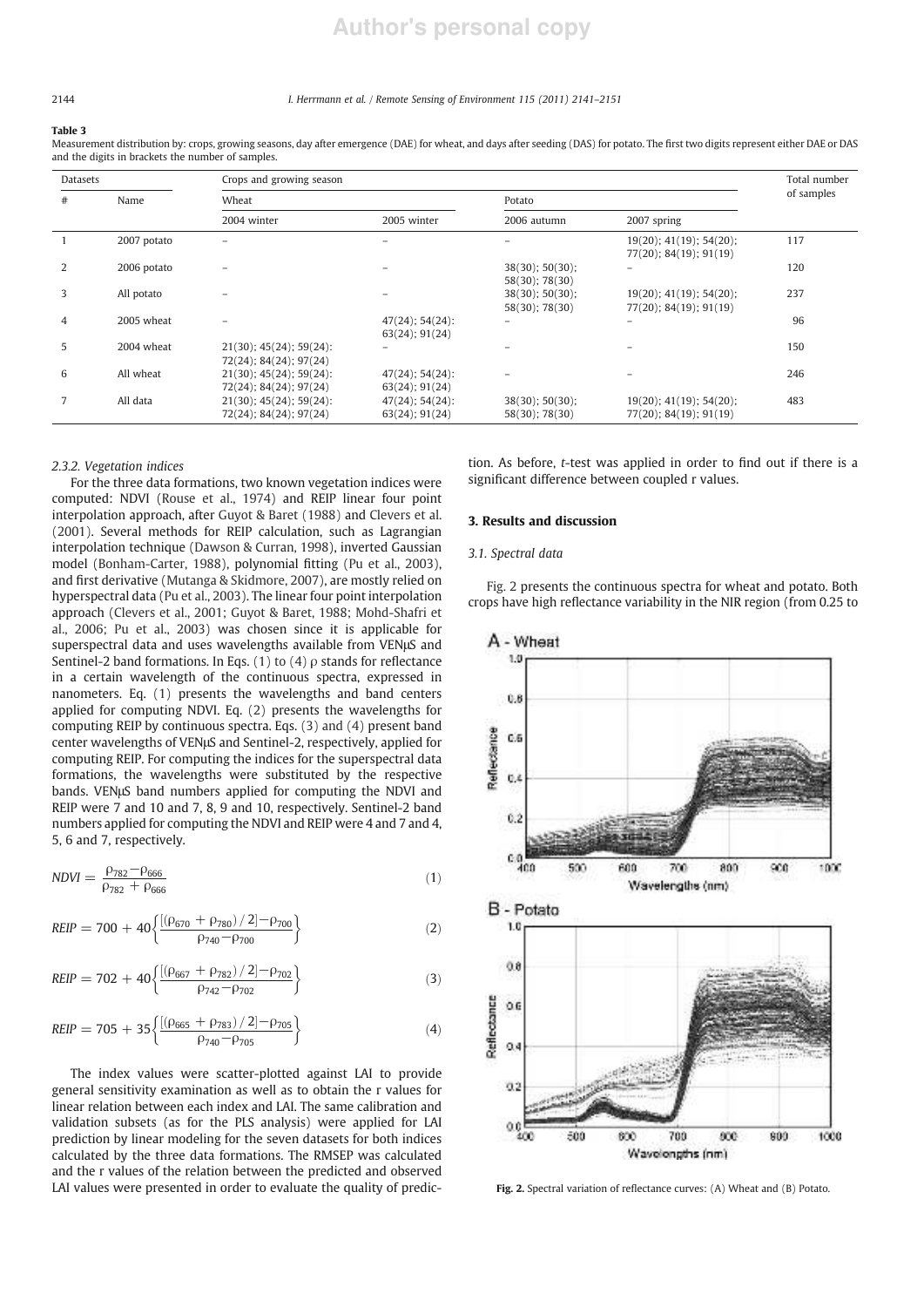0.6 and from 0.3 to 0.8 for wheat and potato, respectively). In the VIS region the range of the reflectance data for both crops is similar but the potato spectra seem to be grouped into two separate sections due to the nature of the different size, shape, density, and growth rate of the potato plants, although both crops have a similar number of samples during early growing stages (Table 3). It is also evident that the red-edge slope of the wheat spectra is much more variable than that of the potato. When observing the averaged continuous spectra of each crop, 246 samples for wheat and 237 for potato, the red-edge and NIR differences might be noticed (Fig. 1). The NIR plateau for the grass (wheat) spectra is about 30% lower than that of the broadleaf (potato) due to the internal structure, layers, and orientation of the leaves (Gausman, 1985; Raven et al., 2005).

# *3.2. PLS modeling*

Table 4 presents the r and RMSEP values of LAI predicted by the entire spectra of the three data formations versus the observed LAI. All the r values are statistically significant ( $p<0.001$ ). Nguyen and Lee (2006) obtained a similar r value for LAI prediction by PLS model for rice. Hansen and Schjoerring (2003) reported  $r = 0.87$  and  $RMSEP = 0.40$  for LAI prediction by PLS model of wheat; these results are similar (more for the r values than the RMSEP) to the results for the three wheat datasets presented in Table 4. According to the RMSEP values there is no marked advantage for any of the data formations but in most cases there is an advantage for the superspectral data formations over the continuous formation. Each of the probability (p) values is based on a *t*-test that computes the probability of the coupled r values to be the same, in order to compare the data formations. All *t*-test p values are higher than 0.05 (except for one case). Since there is no marked advantage for any of the data formations by the RMSEP values and according to the *t*-test p values the compared r values are the same, we find that there is no advantage for the continuous spectra over the VENμS or Sentinel-2 spectra. The coupled 'all wheat' and 'all potato' r values, for each of the data formations in Table 4 were t-tested for similarity and p values were 0.0008 for the continuous, 0.055 for VENμS, and 0.006 for the Sentinel-2 data formations. Hence the PLS model for 'all wheat' dataset can predict LAI better than the 'all potato' model. On the other hand, it should be mentioned that the RMSEP values for the 'all potato' dataset are smaller than the 'all wheat' dataset (Table 4). However since the range of LAI values for 'all potato' is 4.95 and for 'all wheat' is 6.99, the RMSEP should be compared as percentage out of these ranges. The RMSEP values for the potato and wheat of the continuous data formation are 11.5% and 8.5%, for the VENμS data formation the values are 11% and 9.7%, and for Sentinel-2 the values are 10.3% and 8.9%, respectively. Therefore, the model for 'all wheat' dataset can

predict LAI better than the 'all potato' model. The differences between 'all wheat' and 'all potato' datasets will be further explored and discussed in Section 3.4.

Fig. 3 presents VIP values for the wavelengths and bands referring to the PLS models of entire spectra in relation to LAI applied for 'all data', 'all wheat', and 'all potato' datasets. In each of these figures the Y axis values are the VIP values of continuous, VENμS, and Sentinel-2 spectra, related to LAI. It can be seen that the red-edge region has notably the highest VIP values for the continuous spectra. Seeing that in most of the cases in Fig. 3 the VIP values of the superspectral sensors are very similar if not identical to the continuous VIP values, especially in the red-edge region, it can be assumed that if bands between 700 and 740 nm were available by both satellites, their VIP values would be similar to the continuous VIP values. For the VENμS spectra, the importance of the red-edge is competitive to the G region as presented in Fig. 3C for 'all potato' dataset and probably consequently also in the 'all data' dataset (Fig. 3A). The G advantage is probably due to the additional VENμS band centered at 620 nm providing data from the slope between G and R regions. It is worth mentioning that in Fig. 3B there is a shallow G peak of the continuous data that is detected only by the VENμS data. Therefore, high G region importance in the PLS model mentioned above might be related to the potato crop nature as expressed in the VIS region reflectance differences between wheat and potato (Fig. 2) presenting a steeper slope between the G and R regions in the case of the potato. For the Sentinel-2 wheat spectra (Fig. 3B) the NIR band centered at 865 nm is slightly more related to LAI variability than the red-edge. One of this band's declared purposes is LAI detection. The VENμS band centered at the same wavelength has the same VIP value as the Sentinel-2 band but lower VIP value than the red-edge. When examining Fig. 3B and C it can be seen that the three data formation VIP values are higher in the VIS region for potato while the NIR region has higher VIP values for the wheat. Therefore, the different canopy structure and biochemical constitution of the two species makes the VIS region, which is mostly affected by pigment constitution, more important in LAI determination of potato, while the NIR region, which is mostly affected by canopy structure, is more important for wheat LAI determination.

For the continuous spectra in Fig. 3, the peaks of the VIP values are centered at 720, 728, and 718 nm and the averaged REIP values of the 'all data', 'all wheat', and 'all potato' are 721, 723, and 719 nm, respectively (the same trend in averaged REIP of these three datasets is kept for both superspectral data formations). This difference between wheat and potato VIP peaks can be related to the shift in the red-edge location, as presented in Fig. 1, which might be related to dissimilarity in the leaf or canopy structure. Therefore, the VIP for continuous data is sensitive to red-edge shifts. Both satellites followed the red-edge shifts to longer wavelengths by showing relatively high

Table 4

LAI prediction (validation subset) by PLS models using the entire spectra of three data formations for the seven datasets. All r values are significant (p<0.001). The data formation comparison presents *t*-test p values that were obtained by coupled r values from different data formations.

|             |              | Continuous | <b>VENuS</b> | Sentinel-2 | Data formation comparison (t-test p values) |                           |                      |  |  |
|-------------|--------------|------------|--------------|------------|---------------------------------------------|---------------------------|----------------------|--|--|
|             |              |            |              |            | VENµS and continuous                        | Sentinel-2 and continuous | VENuS and Sentinel-2 |  |  |
| 2007 potato |              | 0.92       | 0.93         | 0.92       | 0.75                                        |                           | 0.75                 |  |  |
|             | <b>RMSEP</b> | 0.50       | 0.45         | 0.51       |                                             |                           |                      |  |  |
| 2006 potato |              | 0.65       | 0.80         | 0.80       | 0.13                                        | 0.13                      |                      |  |  |
|             | <b>RMSEP</b> | 0.74       | 0.48         | 0.47       |                                             |                           |                      |  |  |
| All potato  |              | 0.87       | 0.88         | 0.89       | 0.77                                        | 0.55                      | 0.76                 |  |  |
|             | <b>RMSEP</b> | 0.57       | 0.53         | 0.51       |                                             |                           |                      |  |  |
| 2005 wheat  | r            | 0.80       | 0.73         | 0.87       | 0.48                                        | 0.33                      | 0.10                 |  |  |
|             | <b>RMSEP</b> | 0.82       | 0.82         | 0.75       |                                             |                           |                      |  |  |
| 2004 wheat  |              | 0.82       | 0.91         | 0.94       | 0.05                                        | 0.002                     | 0.26                 |  |  |
|             | <b>RMSEP</b> | 0.79       | 0.48         | 0.48       |                                             |                           |                      |  |  |
| All wheat   | r            | 0.95       | 0.93         | 0.95       | 0.23                                        |                           | 0.23                 |  |  |
|             | <b>RMSEP</b> | 0.60       | 0.68         | 0.62       |                                             |                           |                      |  |  |
| All data    |              | 0.93       | 0.93         | 0.92       |                                             | 0.50                      | 0.50                 |  |  |
|             | <b>RMSEP</b> | 0.64       | 0.59         | 0.67       |                                             |                           |                      |  |  |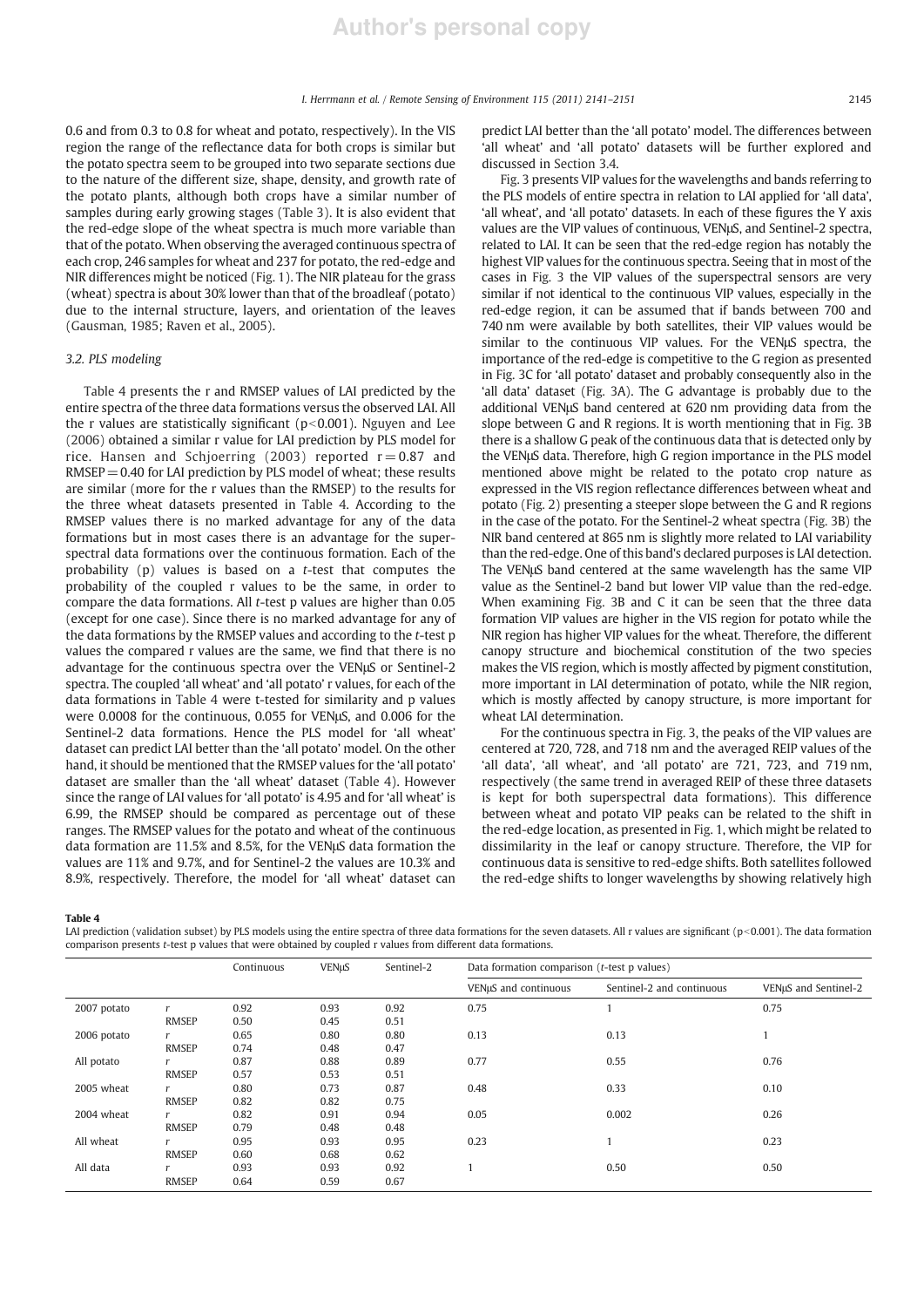2146 *I. Herrmann et al. / Remote Sensing of Environment 115 (2011) 2141*–*2151*



Fig. 3. VIP values as function of wavelengths formatted to continuous, VENμS, and Sentinel-2 spectra: (A) All data; (B) Wheat; and (C) Potato.

VIP values for wheat around 740 nm in Fig. 3B, bands 9 (VENμS) and 6 (Sentinel-2) and relatively high VIP values for potato around 700 nm in Fig. 3C, bands 8 (VENμS) and 5 (Sentinel-2). Therefore, based on their band settings both superspectral satellites are sensitive to shifts in the red-edge.

# *3.3. Vegetation indices analysis*

Since the above results show that within the range of 400 to 1000 nm the red-edge is the most sensitive region to LAI for the continuous spectra and highly sensitive for the superspectral spectra, its relation to REIP and NDVI, calculated by the three data formations, should be explored. Moreover, it is also required to analyze the ability of the four red-edge VENμS bands (7 to 10 e.g., 660 to 790 nm) and Sentinel-2 bands (4 to 7 e.g., 650 to 793 nm) to predict LAI by the REIP compared to the prediction ability of the NDVI.

Fig. 4 presents the scatterplots of NDVI and REIP, computed by continuous spectra, versus LAI, for 'all data', 'all wheat', and 'all potato'. The r values are all significant ( $p<0.001$ ). The data for the indices calculated by VENμS and Sentinel-2 provide very similar plots and r values. The 'all data' of the VENμS spectra reveal r values of 0.81, 0.70, and 0.87 for REIP, NDVI linear, and NDVI logarithmic, respectively, and of the Sentinel-2 spectra r values of 0.80, 0.70, and 0.88, respectively (scatterplots not shown). The saturation of NDVI at LAI values higher than 2, presented in Fig. 4, was expected and is in agreement with the literature. The RIEP is linearly correlated with LAI in Fig. 4A and B but in Fig. 4C slight saturation might be seen. Slight saturation of REIP when correlated with LAI was reported by Pu et al. (2003) presenting an almost linear correlation for Hyperion data of forest. Furthermore, REIP saturation at LAI values of 4 to 7, depending on chlorophyll concentration, leaf internal structure, canopy architecture and soil optical properties was reported for PROSPECT-SAIL simulations (Baret et al., 1992; Clevers et al., 2001). These results are in agreement with the appearance of the slight saturation for the 'all potato' dataset (Fig. 4C) and the linear relation for the 'all wheat' dataset (Fig. 4B) since potato and wheat are different by leaf internal structure as well as by canopy architecture. The differences in uniformity of wheat and potato are further discussed in Section 3.4. In order to address the saturation issue, it is recommended by Brantley et al. (2011) to apply indices using wavelengths in the red-edge region, since these indices are potentially more sensitive than NDVI to LAI higher than 4. Applying non-linear models for plant properties assessment and prediction can lead to uncertain predicted values (Buschmann & Nagel, 1993; Coyne et al., 2009; Ding et al., 2009; Gonzalez-Sanpedro et al., 2008; Lee et al., 2004; Li et al., 2010; Tucker, 1979; Ustin et al., 2009; Vina et al., 2004). Nevertheless, since LAI is nonlinearly related to NDVI (Clevers, 1989; Gamon et al., 1995; Haboudane et al., 2004; Myneni et al., 1997) the logarithmic relations are also presented in Fig. 4, while the results of exponential LAI prediction by NDVI are discussed later.

When each of the indices' values, calculated by continuous spectra, were related to those calculated by VENμS or Sentinel-2 spectra, the correlations are almost perfect ( $r > 0.99$ ). These results reassure the high similarity of r values for each of the indices for the three data formations and again show that there is no advantage for the continuous over the superspectral spectra. The calibration subsets of the seven datasets for both indices with respect to LAI revealed significant ( $p<0.001$ ) r values and a high similarity between the r values of each index for the three data formations (results not shown).

Table 5 presents r and RMSEP values of LAI predicted by NDVI and REIP, computed for the validation subsets of three data formations. These results confirm the supremacy of the REIP linear prediction of LAI over the NDVI linear prediction of it, hence all r and RMSEP values of REIP are higher and lower, respectively, than those values of the NDVI. Table 5 also shows advantage of the REIP linear prediction over the NDVI exponential prediction, hence most r and RMSEP values of REIP are higher and lower, respectively, than those values of the NDVI exponential. There are 3 not significant (NS) r values in the '2005 wheat' dataset for the NDVI, probably due to the relatively small sample number for this dataset. The NDVI values, in each of the 21 cases of the exponential fitting line for calculating the predicted LAI values (data not shown) were higher than 1 already for the measured LAI values (interpolation) as well as for LAI values higher than measured (extrapolation). This is in agreement with Clevers (1989) and might make it impossible for NDVI to predict relatively high LAI values, since mathematically, the maximum measured NDVI cannot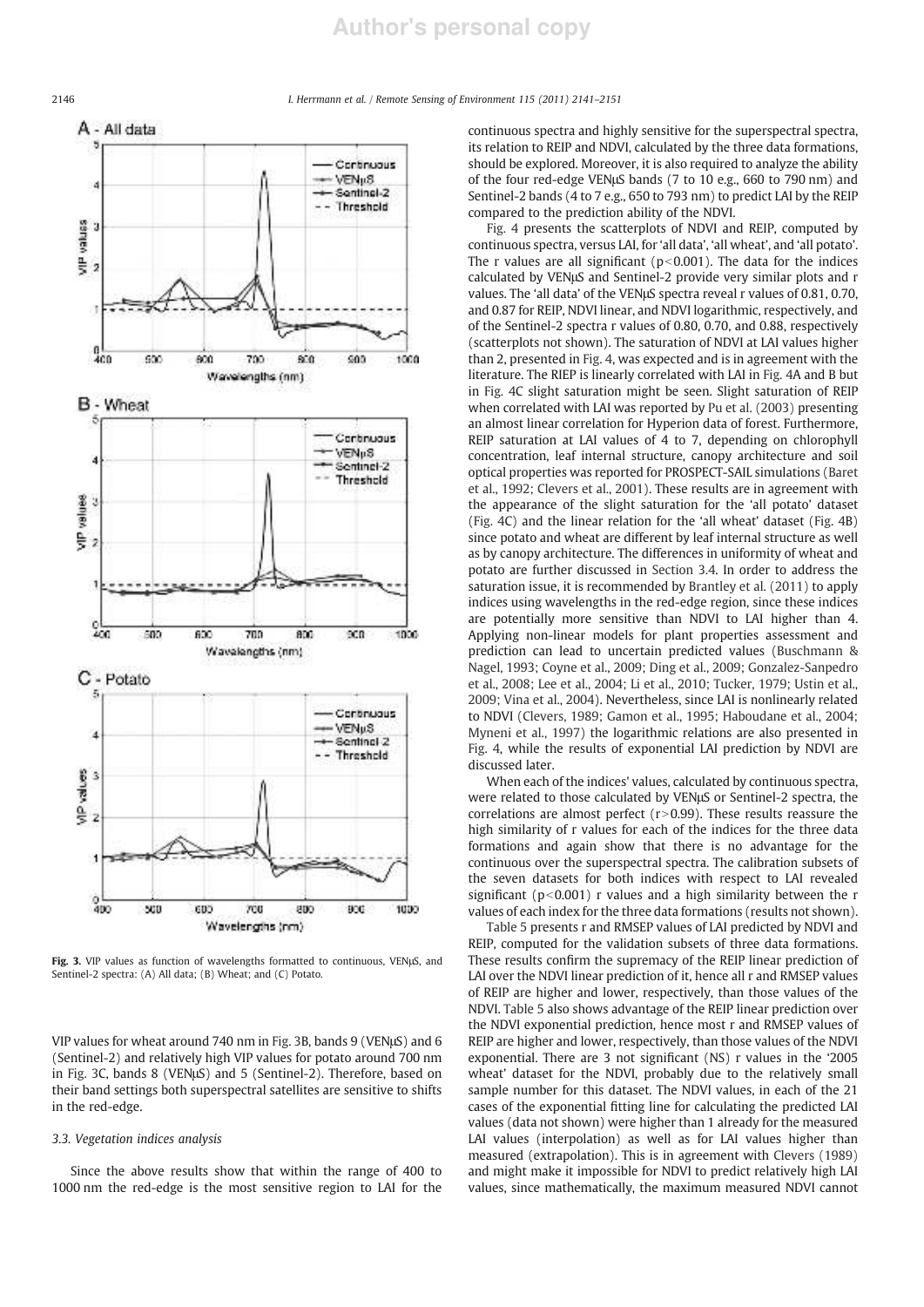I. Herrmann et al. / Remote Sensing of Environment 115 (2011) 2141-2151



**Fig.** 4. LAI correlation with REIP and NDVI calculated by continuous spectra, the correlation coefficients of REIP are for linear relation and of NDVI are for linear and logarithmic relations: (A) All data; (B) Wheat; an LAI correlation with REIP and NDVI calculated by continuous spectra, the correlation coefficients of REIP are for linear relation and of NDVI are for linear and logarithmic relations: (A) All data; (B) Wheat; and (C) Potato.

simulated multispectral formations: AVHRR, Landsat Multispectra Chen (1995) who presented better LAI prediction ability for NDVI<br>computed by continuous spectra over NDVI calculated by three the continuous—hyperspectral over the superspectral data formations<br>since the t-test p values of the coupled data formation are all higher<br>than 0.05. This result is prima facie not in agreement with Elvidge and<br>than 0.05. exceed 1. In order to look for LAI prediction significant advantages, coupled r values from Table 5 were computed and presented in simulated multispectral formations: AVHRR, Landsat Multispectral computed by continuous spectra over NDVI calculated by three Chen (1995) than 0.05. This result is prima facie not in agreement with the continuous Tables 6 and 7 coupled r values from exceed 1. In order to look for LAI prediction signi *t*-test p values of the coupled data formation are all higher who presented better LAI prediction ability for NDVI . Table 6 —hyperspectral over the superspectral data formations shows that there is no signi were computed and presented in ficant advantage for ficant advantages, Elvidge and

| Table 5                                                                                                                                                                                                                    |  |
|----------------------------------------------------------------------------------------------------------------------------------------------------------------------------------------------------------------------------|--|
| Prediction quality of LAI by NDVI (linear and exponential) and REIP (linear) calculated by the three data formations for the seven datasets. The r values are significant (p < 0.05) unless not significant (NS) is marked |  |

|             | <b>VENuS</b><br>Continuous |                    |                |                       |                     |                       | Sentinel-2            |                     |                       | Continuous            |                    |                | <b>VENuS</b>          |                     |                       | Sentinel-2            |                     |                       |
|-------------|----------------------------|--------------------|----------------|-----------------------|---------------------|-----------------------|-----------------------|---------------------|-----------------------|-----------------------|--------------------|----------------|-----------------------|---------------------|-----------------------|-----------------------|---------------------|-----------------------|
|             |                            |                    |                |                       |                     |                       | <b>RMSEP</b>          |                     |                       | <b>RMSEP</b>          |                    |                | <b>RMSEP</b>          |                     |                       |                       |                     |                       |
|             | <b>NDVI</b><br>Linear      | <b>NDV</b><br>Exp. | REIP<br>Linear | <b>NDVI</b><br>Linear | <b>NDVI</b><br>Exp. | <b>REIP</b><br>Linear | <b>NDVI</b><br>Linear | <b>NDVI</b><br>Exp. | <b>REIP</b><br>Linear | <b>NDVI</b><br>Linear | <b>NDV</b><br>Exp. | REIP<br>Linear | <b>NDVI</b><br>Linear | <b>NDVI</b><br>Exp. | <b>REIP</b><br>Linear | <b>NDVI</b><br>Linear | <b>NDVI</b><br>Exp. | <b>REIP</b><br>Linear |
| 2007 potato | 0.70                       | 0.77               | 0.85           | 0.70                  | 0.77                | 0.84                  | 0.71                  | 0.77                | 0.85                  | 0.76                  | 0.71               | 0.57           | 0.76                  | 0.70                | 0.59                  | 0.76                  | 0.70                | 0.58                  |
| 2006 potato | 0.51                       | 0.55               | 0.53           | 0.51                  | 0.55                | 0.53                  | 0.51                  | 0.55                | 0.54                  | 0.70                  | 0.69               | 0.70           | 0.70                  | 0.69                | 0.69                  | 0.70                  | 0.69                | 0.69                  |
| All potato  | 0.60                       | 0.67               | 0.73           | 0.60                  | 0.68                | 0.72                  | 0.61                  | 0.68                | 0.73                  | 0.74                  | 0.71               | 0.63           | 0.74                  | 0.71                | 0.64                  | 0.74                  | 0.71                | 0.62                  |
| 2005 wheat  | 0.16 NS                    | 0.17 NS            | 0.76           | 0.24 NS               | 0.24 NS             | 0.76                  | 0.30 NS               | 0.29 NS             | 0.76                  | .28 NS                | 1.27 NS            | 0.82           | 1.25 NS               | 1.43 NS             | 0.83                  | 1.23 NS               | 1.20 NS             | 0.82                  |
| 2004 wheat  | 0.70                       | 0.80               | 0.81           | 0.70                  | 0.80                | 0.82                  | 0.71                  | 0.81                | 0.81                  | 0.91                  | 0.77               | 0.84           | 0.90                  | 0.76                | 0.79                  | 0.89                  | 0.74                | 0.82                  |
| All wheat   | 0.77                       | 0.86               | 0.91           | 0.78                  | 0.86                | 0.91                  | 0.78                  | 0.86                | 0.91                  | 1.19                  | 0.95               | 0.80           | 1.18                  | 0.94                | 0.79                  | 1.18                  | 0.93                | 0.81                  |
| All data    | 0.70                       | 0.78               | 0.77           | 0.70                  | 0.78                | 0.78                  | 0.71                  | 0.79                | 0.75                  | 1.03                  | 0.89               | 0.91           | 1.03                  | 0.89                | 0.91                  | 1.02                  | 0.87                | 0.95                  |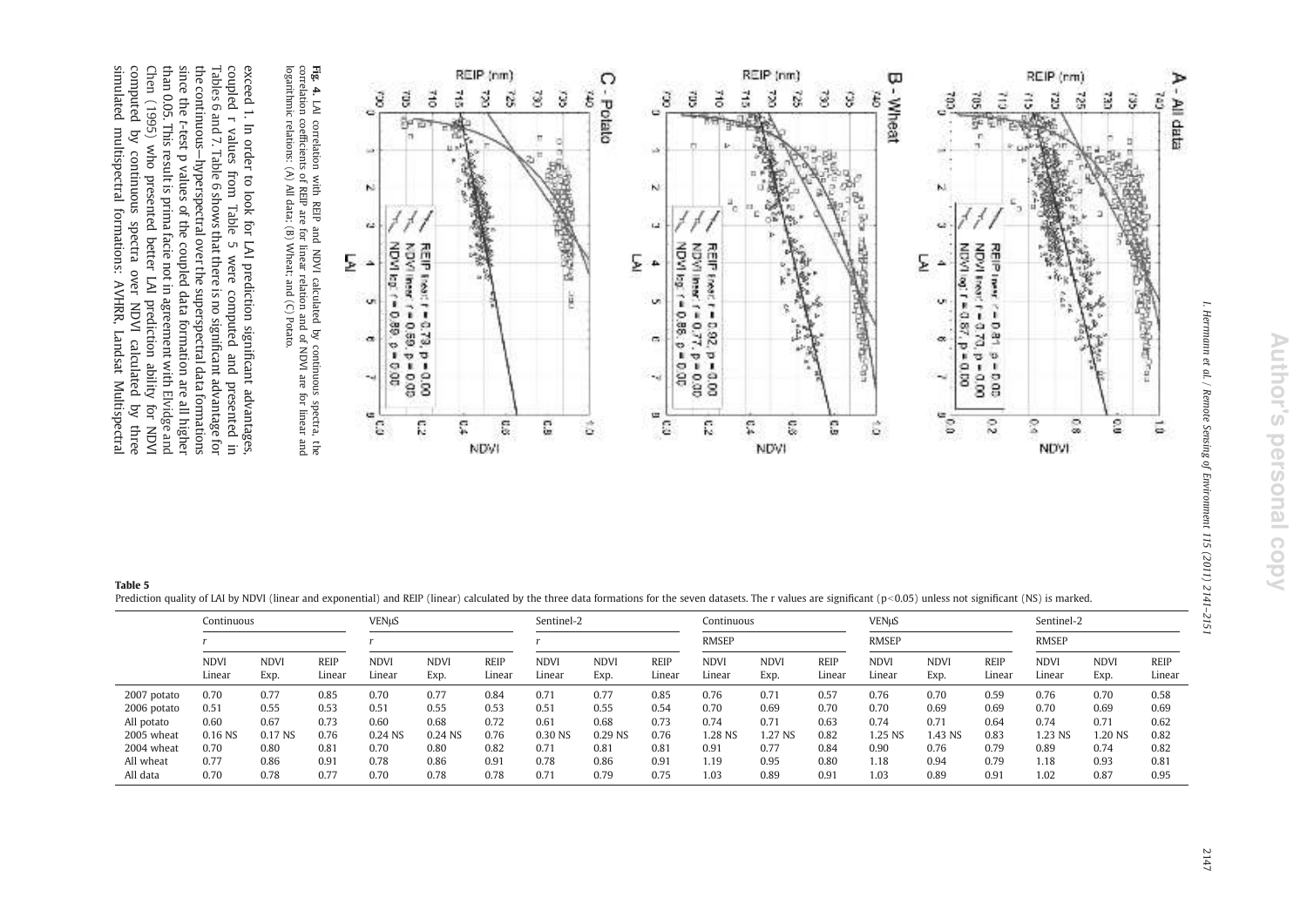# **Author's personal copy**

#### 2148 *I. Herrmann et al. / Remote Sensing of Environment 115 (2011) 2141*–*2151*

Table 6

The *t*-test p values of coupled r values (Table 5) of the same index in different data formations. Not significant (NS) means that both r values coupled are not significant as shown in Table 5.

|             |                      | Data formation comparison (t-test p values) |             |                           |           |             |                      |           |             |  |  |  |  |  |
|-------------|----------------------|---------------------------------------------|-------------|---------------------------|-----------|-------------|----------------------|-----------|-------------|--|--|--|--|--|
|             | VENuS and continuous |                                             |             | Sentinel-2 and continuous |           |             | VENµS and Sentinel-2 |           |             |  |  |  |  |  |
|             | NDVI Linear          | NDVI Exp.                                   | REIP Linear | NDVI Linear               | NDVI Exp. | REIP Linear | <b>NDVI</b> Linear   | NDVI Exp. | REIP Linear |  |  |  |  |  |
| 2007 potato |                      |                                             | 0.87        | 0.93                      |           |             | 0.93                 |           | 0.87        |  |  |  |  |  |
| 2006 potato |                      |                                             |             |                           |           | 0.95        |                      |           | 0.95        |  |  |  |  |  |
| All potato  |                      | 0.90                                        | 0.89        | 0.92                      | 0.90      |             | 0.92                 |           | 0.89        |  |  |  |  |  |
| 2005 wheat  | 0.73 NS              | 0.76 NS                                     |             | 0.54 NS                   | 0.60 NS   |             | $0.79$ NS            | 0.82 NS   |             |  |  |  |  |  |
| 2004 wheat  |                      |                                             | 0.87        | 0.92                      | 0.88      |             | 0.92                 | 0.88      | 0.87        |  |  |  |  |  |
| All wheat   | 0.86                 |                                             |             | 0.86                      |           |             |                      |           |             |  |  |  |  |  |
| All data    |                      |                                             | 0.81        | 0.85                      | 0.80      | 0.64        | 0.85                 | 0.80      | 0.48        |  |  |  |  |  |

Scanner (MSS), and Landsat Thematic Mapper (TM). Since Elvidge and Chen (1995) did not specified weather the difference between coupled r values for LAI prediction abilities were significant, and their prediction in general was applied for LAI values smaller than 0.5, there is no contradiction and the different conclusions are acceptable. Lee et al. (2004), in agreement with the current study, reported similar correlation between LAI (obtained by several methods) and NDVI computed by AVIRIS continuous spectra and NDVI computed by simulated Landsat enhanced Thematic Mapper Plus (ETM+) in four different plant communities, including agricultural landscape. In the current research it is shown that continuous and superspectral band formations and indices of the red-edge region can equally predict LAI, in contradiction to the findings of Lee et al. (2004), assuming that the red-edge region can only be applied for LAI assessment by hyperspectral band formation. Stagakis et al. (2010) reported that NDVI predicted LAI better than REIP, but the significance of this advantage was not mentioned. These results are based on prediction of LAI values, smaller than 3, by indices computed by the Compact High Resolution Imaging Spectrometer (CHRIS) satellite in mode 1 (62 narrow bands) for shrublands with spatial resolution larger than 30 m in nadir. The different range of LAI values and landscape engaged in the current research diminish the difference in the results, since agricultural fields are assumed to include less plant species and be more spatially uniform than shrublands.

Table 7 reveals that the REIP advantage over the NDVI is not significant in most cases. Note that the *t*-test p value is a combination of the number of samples and the difference between the coupled r values. For the NDVI linear relation with LAI, in the cases of '2005 wheat' and 'all wheat', the advantage of REIP is significant. In most of the cases the REIP has higher r values than the NDVI exponential but only in the case of '2005 wheat' this advantage is significant. REIP of the '2004 wheat' dataset has insignificantly higher r values and lower RMSEP values than the NDVI, the same trend is also seen for '2007 potato' and '2006 potato' (Table 7). In case of NDVI and REIP, it is shown that the indices derived from superspectral data perform similarly to those derived from hyperspectral data. Significant difference by t-testing (as in Tables 6 and 7) coupled r values (from

Table 5) of NDVI linear and NDVI exponential was found only for the 'all wheat' and 'all data' datasets for all data formations (not presented). Therefore, for these 6 cases (3 for each dataset) the NDVI exponential advantage over the NDVI linear for LAI prediction is significant. For the rest of the 15 cases (3 for each dataset) there is no significant advantage for the NDVI exponential although it shows higher r values than the NDVI linear for all cases (Table 5).

Since the G region sensitivity to LAI changes (Fig. 3A and C) is assumed to be related to potato (hardly visible in Fig. 3B) and as presented above the LAI prediction ability is better for wheat than for potato, several VENμS-based vegetation indices correlations with LAI for 'all potato' were examined. The indices examined were: Green Normalized Difference Vegetation Index (GNDVI; Gitelson et al., 1996); Modified Chlorophyll Absorption in Reflectance Index (MCARI; Daughtry et al., 2000); Transformed Chlorophyll Absorption in Reflectance Index (TCARI; Haboudane et al., 2002); Renormalized Difference Vegetation Index (RDVI; Roujean & Breon, 1995); Modified Soil Adjusted Vegetation Index (MSAVI2; Broge & Leblanc, 2000); Total Chlorophyll Index (TCI; Coyne et al., 2009; Gitelson et al., 2003); and several ratio, difference and normalized difference vegetation indices combining mainly G and red-edge bands examined by Zarco-Tejada et al. (2005), Stagakis et al. (2010) as well as new band combinations. Although few G band indices were significantly better correlated with LAI than NDVI (data not shown) none were significantly better correlated with LAI than REIP (data not shown). Among the examined indices the TCI, a chlorophyll red-edge index, was best correlated with LAI.

# *3.4. Crop uniformity*

Calibration of indices for a certain canopy could be unsuitable for another kind of canopy (le Maire et al., 2008), therefore it is acceptable to obtain different quality of LAI predictions from the two crops. The range of LAI values of wheat and potato are 6.99 and 4.95 and the average values are 2.92 and 2.55, respectively (Fig. 4B and C). The better LAI prediction ability of NDVI for wheat in comparison with potato (Tables 4 and 5) is in agreement with

#### Table 7

The *t*-test p values of coupled r values (Table 5) of the two indices (i.e., NDVI and REIP) for the same data formation.

|              |            | Indices comparison (t-test p values) NDVI linear and REIP linear |            | Indices comparison (t-test p values) NDVI exponential and REIP linear |              |            |  |  |  |
|--------------|------------|------------------------------------------------------------------|------------|-----------------------------------------------------------------------|--------------|------------|--|--|--|
|              | Continuous | <b>VENuS</b>                                                     | Sentinel-2 | Continuous                                                            | <b>VENuS</b> | Sentinel-2 |  |  |  |
| 2007 potato  | 0.07       | 0.1                                                              | 0.09       | 0.28                                                                  | 0.34         | 0.28       |  |  |  |
| 2006 potato  | 0.90       | 0.90                                                             | 0.84       | 0.90                                                                  | 0.90         | 0.94       |  |  |  |
| All potato   | 0.14       | 0.15                                                             | 0.14       | 0.43                                                                  | 0.60         | 0.50       |  |  |  |
| 2005 wheat   | 0.0008     | 0.002                                                            | 0.005      | 0.0009                                                                | 0.002        | 0.005      |  |  |  |
| $2004$ wheat | 0.17       | 0.12                                                             | 0.20       | 0.88                                                                  | 0.76         |            |  |  |  |
| All wheat    | 0.0005     | 0.001                                                            | 0.001      | 0.11                                                                  | 0.11         | 0.11       |  |  |  |
| All data     | 0.14       | 0.08                                                             | 0.4        | 0.81                                                                  |              | 0.34       |  |  |  |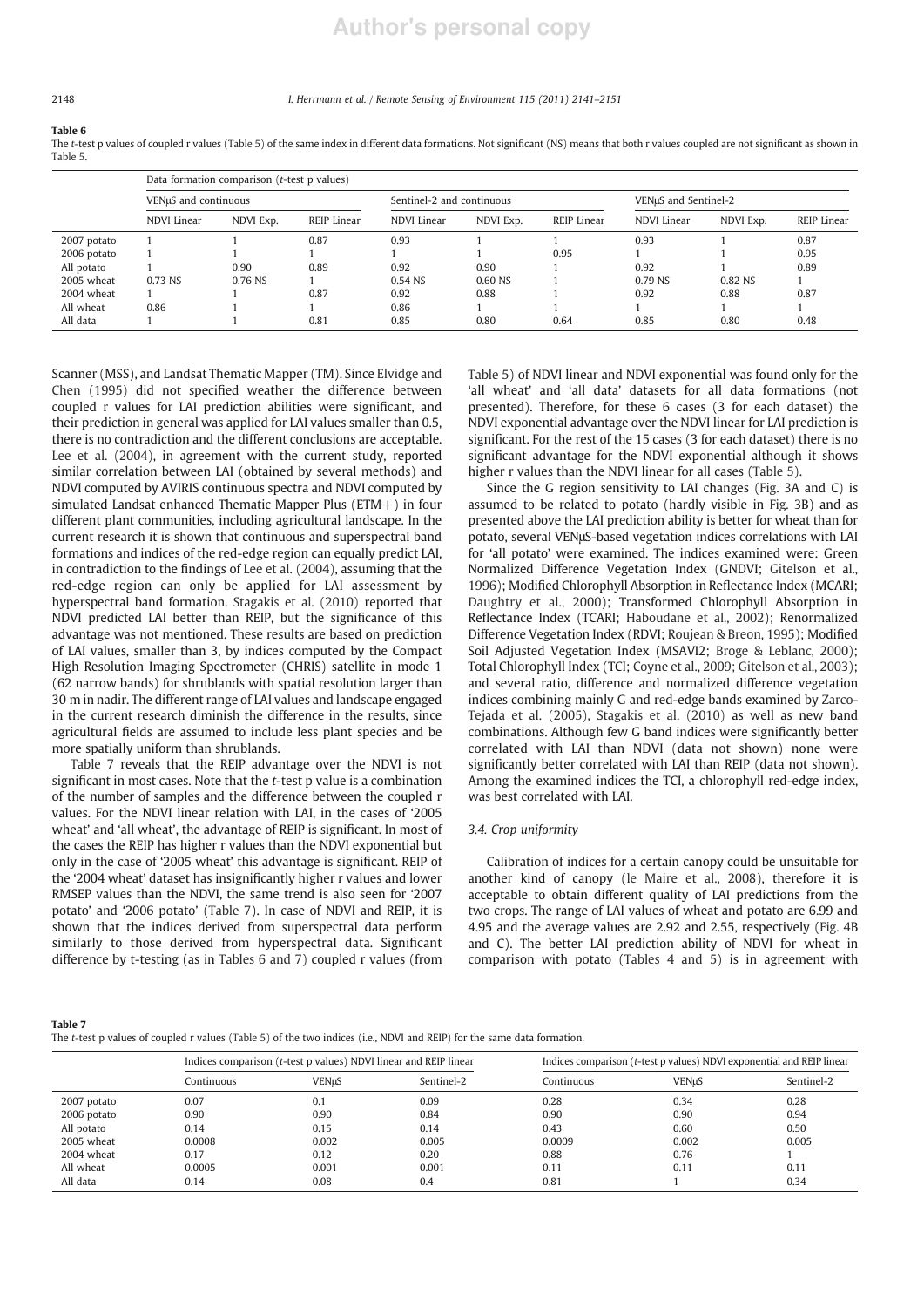Aparicio et al. (2002) resulting in better LAI prediction by NDVI for a wider range of LAI values. The range of dry weight (above ground biomass dried in an oven) values for the same locations as LAI values, for wheat and potato are 934 and 279  $\rm g^{-2}$ , and the average values are 302 and 127  $g^{-2}$ , respectively, determining that there is more wheat than potato per unit area in the current study. Furthermore, the correlation between dry weight and LAI for 'all potato', 'all wheat', and 'all data' datasets resulted in  $\mathbb{R}^2$  values of 0.61, 0.65, and 0.54, respectively, leading to the understanding that the two crops should be analyzed, and when the time comes, monitored separately.

The LAI prediction by the entire spectra as well as by the indices shows differences worth discussing. The *t*-test for coupled r values of the 'all wheat' and 'all potato' datasets from Table 5 was computed. The *t*-test p values computed for the REIP for the three data formations were lower than 0.0001 and for the linear as well as exponential NDVI continuous, VENμS, and Sentinel-2 were 0.001, 0.002, and 0.002, respectively. Since the *t*-test p values in all 9 cases are lower than 0.05, the r values are significantly different and percentage of RMSEP values (calculated as presented in Section 3.2) show advantage for the 'all wheat'. Therefore, LAI is significantly better predicted by the 'all wheat' dataset than by the 'all potato' dataset.

A general remark is that wheat and potato are different crops but a more detailed explanation is also suggested. As mentioned before, the IFOV of the reflectance measurements is ~0.35  $m<sup>2</sup>$  corresponding to a diameter of 0.66 m. Since the length of the ceptometer's probe is ~130% longer than the IFOV diameter there is an advantage for LAI assessment for the more uniform crop, in this case the wheat. Uniform crop refers to the number of rows of plants growing in the IFOV: three to four rows for wheat and only less than one row for potato (the inbetween row distance for wheat is around 20 cm, and around 94 cm for potato). Considering the within row spacing, the amount of plants in the IFOV is around 70 for wheat and only up to 4, most likely 1 or 2, for potato, therefore, wheat canopy covers soil more uniformly. Moreover, the LAI measurements included a non overlapping area that is not in the IFOV of the ASD. Since potato is less uniform than wheat the non overlapping area in the wheat field will be more alike the IFOV than in potato. In the potato case, in the early growing stages, it is logical to assume that the non overlapping area will mostly include soil. Therefore, potato spectra will be relatively more influenced than wheat spectra, by the soil component as shown in Fig. 2. The soil component can be seen as the reflectance curve goes upwards from G to R spectral regions, overcoming the chlorophyll absorption in the R region. The analysis of the LAI observed versus LAI predicted graphs (data not shown) by comparing slopes of trend lines, resulted in the understandings that for both crops, LAI values were underestimated, and that the wheat is less underestimated than the potato. The soil component effect in the non overlapping area mentioned above can explain some of the differences in the results between wheat and potato. Also mentioned is the wheat average above ground dry biomass per unit area that is roughly two times the potato dry biomass. Although REIP is influenced by leaf chlorophyll content (Clevers et al., 2001) and reflectance in red-edge wavelengths is sensitive to leaf chlorophyll content (Curran et al., 1992; Ding et al., 2009), Curran et al. (1990) reported that most of the red-edge variability was related to the amount of canopy within the IFOV and not to the chlorophyll content. Therefore, the REIP lesser LAI prediction ability for the potato data may be partly related to the effect of relatively lesser amount of biomass in the IFOV (i.e., potato canopy in comparison with wheat canopy). It might be that the relatively high LAI prediction ability by REIP for wheat is due to REIP correlation with LAI and chlorophyll content together. This is not the case for the potato since it has a lower amount of canopy in the IFOV that decreases the influence of chlorophyll on the REIP and therefore might be partly responsible for the reduced prediction ability.

Another issue that should be considered is the sensitivity of the field spectrometer across the IFOV (Mac Arthur et al., 2006, 2007; Milton et al., 2009). For example in early growing stages the spectra of a less uniform crop can include more or less soil than its actual relative part in the IFOV. In any case the measurements in early growing stages were included in order to provide wider variability of spectral data and to facilitate the most basic step towards satellite application by not working only with "clean" data. By similar logic to what was mentioned above, it is more probable to obtain spectral measurements that are more realistically related to the IFOV, for the more uniform crop. Again, the higher probability to get more realistic spectral measurements is for wheat. This might also explain part of the advantage in the quality of LAI prediction by spectral indices as well as by PLS model for 'all wheat' over 'all potato' datasets. Furthermore, dynamic range of an index is computed as the difference between the maximum and the minimum values of it, the wider the dynamic range, for the same bands, the more robust the index is (Gitelson, 2004). The dynamic ranges of REIP for wheat and potato are 18.1 and 6.1 nm, respectively. This goes in agreement with the finding that LAI is better predicted by REIP for wheat than for potato. The dynamic range values were obtained for all samples of continuous spectra (the values for the VENμS and Sentinel-2 are similar and therefore not presented). In general, upscaling increases errors (le Maire et al., 2008) but for the potato case it might result in better LAI prediction since it will be visible as a more uniform crop than on ground level.

# *3.5. Upscaling potential*

In order to consider the LAI prediction by REIP potential upscaling to the future satellites VENμS and Sentinel-2, the assumed influence of properties such as: atmospheric influence (clouds), pixel size, revisit time, and viewing angle should be discussed. In order to apply automated atmospheric correction, cloud detection as a preliminary step is needed. The multi-temporal cloud detection (MTCD) to be applied for VENμS images (which might be applied for Sentinel-2) method has a low amount of false detections and is tuned to identify even thin clouds (Hagolle et al., 2010). Therefore, both satellites produce images that are assumed to provide data with minimal atmospheric influences. There is an increase in accuracy of LAI predicted by NDVI, as the pixel size increases from 2 to 4 to 8 m (Walthall et al., 2007). On the other hand Colombo et al. (2003) found no change in accuracy for pixel sizes of 12, 24, and 36 m. Since the spatial resolution of VENμS is 10 m and Sentinel-2 is 10–20 m, in the relevant bands, both sensors are in the range of the optimal LAI accuracy for NDVI. REIP is not sensitive to soil background (Baret et al., 1992; Clevers et al., 2001). Therefore both sensors are considered to provide reliable data for LAI assessment, by REIP, especially for field crops that are assumed to be a uniform target at such spatial resolutions. Stagakis et al. (2010) conducted prediction of LAI values for shrublands at different viewing angles:  $+55^\circ$ ,  $+36^\circ$ , 0°, and  $-36^\circ$ . It was reported that the REIP prediction in most viewing angles  $(+36^{\circ}, 0^{\circ},$  and  $-36^{\circ})$  is less influenced than the  $+55^{\circ}$ . The viewing angles of VENµS and Sentinel-2 are within the range of  $+36^{\circ}$  to  $-36^{\circ}$ with a wide range of directions. Since the viewing angle for each site will be constant there is a need to further study the viewing angle effect on vegetation indices behavior and relationships with vegetation properties, under changing temporal resolutions.

LAI retrieval for Landsat images by PROSPECT-SAIL models for several field crops was conducted and compared to LAI retrieval by NDVI and it was concluded that the main advantage of the model in comparison with the NDVI–LAI relationship is the model's ability to obtain LAI values in higher ranges that can be reached by field crops (Gonzalez-Sanpedro et al., 2008). Prediction of LAI computed from PROSAIL model by normalized difference index for Hyperion images of forest resulted in saturation for LAI values higher than 3 (le Maire et al., 2008). The red-edge region was reported by Lee et al. (2004) as more important than the NIR for LAI prediction and as presented in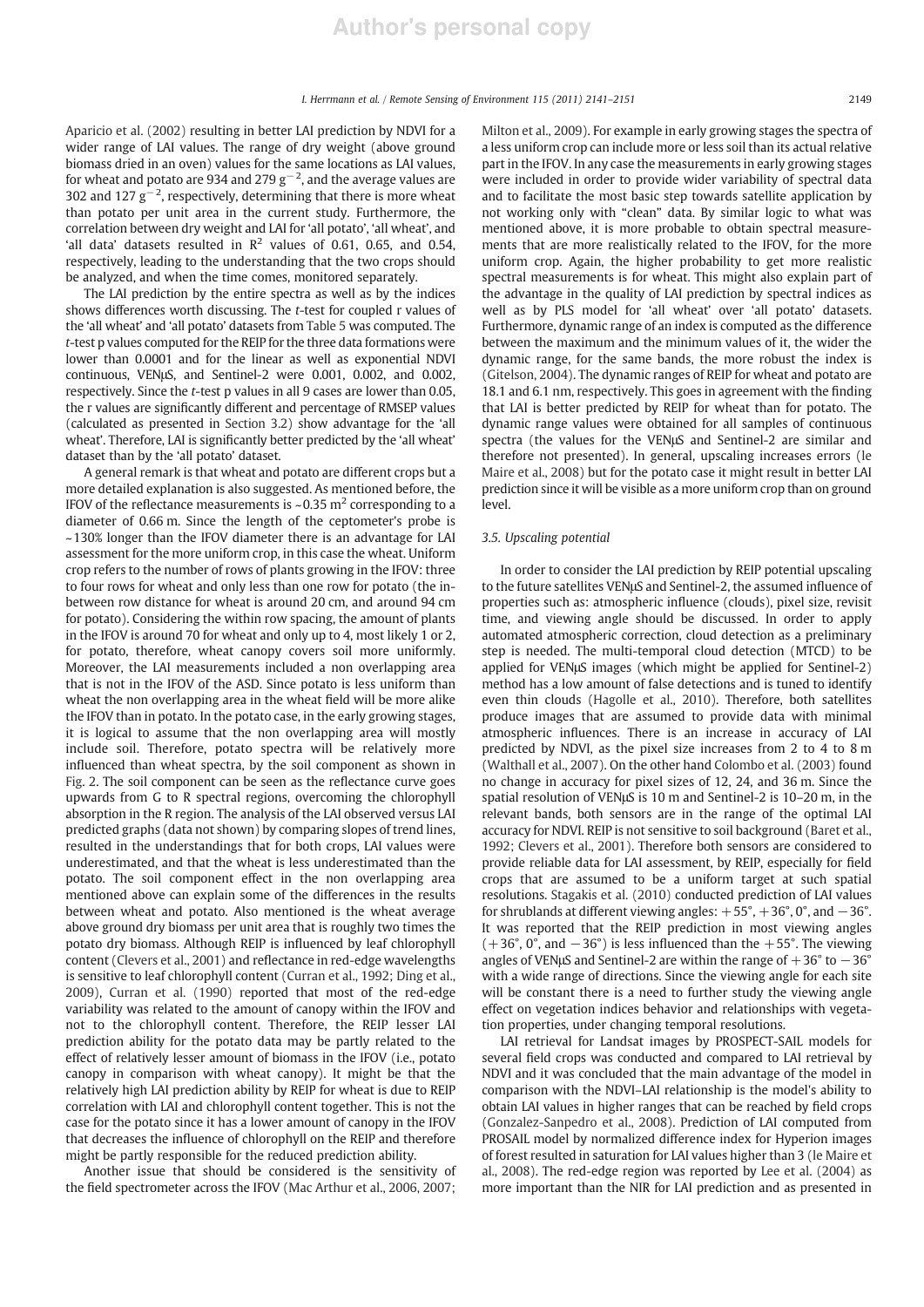the current study the REIP–LAI relationship does not show saturation. Moreover, high spatial resolution and the ability to obtain images with same viewing angle every two days are mentioned as important properties for LAI assessment from space (Gonzalez-Sanpedro et al., 2008). VENμS and Sentinel-2 will apply four red-edge bands in relatively high spatial resolution, short revisit time with constant viewing angle per site, and are therefore recommended for LAI assessment by the REIP.

# 4. Summary and conclusions

In order to demonstrate the ability of superspectral resolutions to assess LAI values in field crops, three spectral data formations (continuous, VENμS, and Sentinel-2) were studied, for wheat and potato crops. The relation of the data formations to LAI and its prediction by entire spectra, as well as by vegetation indices (REIP and NDVI), were explored by several methods. The VIP over the PLS analysis confirmed that the red-edge is a highly sensitive region to LAI variability in the range of 400–1000 nm. The results show that superspectral sensors can perform as well as the hyperspectral sensor in LAI prediction of field crops, wheat (grass) and potato (broad leaf). Therefore, the forthcoming superspectral sensors, VENμS and Sentinel-2, will take advantage of these results for agricultural (and related) applications. When considering the designed spatial resolutions, VENμS might potentially provide better practical application for precision agriculture. For wheat, and, to a lesser extent, for potato, it is demonstrated that the REIP is more sensitive to LAI variability than the NDVI and therefore can be implemented by the superspectral sensors for this application.

The main conclusions can be summarized as:

- LAI prediction by continuous data does not provide any significant advantage over the VENμS and Sentinel-2 resampled data. Therefore, VENμS and Sentinel-2 are as good as continuous sensors for LAI prediction by the entire spectra as well as by NDVI and REIP.
- In the range of 400–1000 nm, the red-edge is the most or second most sensitive spectral region for assessing LAI, for continuous as well as superspectral spectra. However, the degree of importance is determined by the specific band formation of the superspectral sensor as well as the crop.
- REIP is a better LAI variability predictor than NDVI since the sensitivity of the latter drops when LAI values exceed 2. Consequently, REIP can be used for predicting LAI at all growth stages together, even when high biomass and high fractional ground cover occurs.
- The REIP is a better LAI predictor for wheat than for potato. Therefore, prima facie, based on spectral assessment, this LAI monitoring potential application is more suitable for wheat than for potato.

Future directions could be to investigate the response of vegetation indices and their correlation with vegetation properties (e.g., LAI, water and nitrogen contents) under a range of constant viewing angles and short revisit times, as will be available by VENμS and Sentinel-2. The REIP computed by superspectral sensors could be also explored for other crops and natural habitats in order to provide better LAI assessments leading to productivity estimation and potentially provide an additional environmental application for the superspectral sensors beside the potential agricultural application presented here.

### Acknowledgements

This research was supported in part by Research Grant Award CA-9102-06 from BARD-AAFC, The United States–Israel Binational Agricultural Research and Development Fund and Agriculture and Agri-Food, Canada; the Chief Scientist of the Israeli Ministry of Agriculture, and the Israeli Ministry of Science, Culture, and Sport. The authors would like to thank Alexander Goldberg for his indefatigable work in the field and in the lab and to express their appreciation for the vital contributions of Gadi Hadar and Ran Ferdman, the potato growers from Kibbutz Ruhama.

# References

- Aparicio, N., Villegas, D., Araus, J. L., Casadesus, J., & Royo, C. (2002). Relationship between growth traits and spectral vegetation indices in durum wheat. *Crop Science*, *42*, 1547–1555.
- Asrar, G., Fuchs, M., Kanemasu, E. T., & Hatfield, J. L. (1984). Estimating absorbed photosynthetic radiation and leaf-area index from spectral reflectance in wheat. *Agronomy Journal*, *76*, 300–306.
- Atzberger, C., Guerif, M., Baret, F., & Werner, W. (2010). Comparative analysis of three chemometric techniques for the spectroradiometric assessment of canopy chlorophyll content in winter wheat. *Computers and Electronics in Agriculture*, *73*, 165–173.
- Baret, F., Jacquemoud, S., Guyot, G., & Leprieur, C. (1992). Modeled analysis of the biophysical nature of spectral shifts and comparison with information-content of broad bands. *Remote Sensing of Environment*, *41*, 133–142.
- Blackburn, G. A., & Steele, C. M. (1999). Towards the remote sensing of matorral vegetation physiology: Relationships between spectral reflectance, pigment, and biophysical characteristics of semiarid bushland canopies. *Remote Sensing of Environment*, *70*, 278–292.
- Bonham-Carter, G. F. (1988). Numerical procedures and computer-program for fitting an inverted Gaussian model to vegetation refelctance data. *Computers & Geosciences*, *14*, 339–356.
- Brantley, S. T., Zinnert, J. C., & Young, D. R. (2011). Application of hyperspectral vegetation indices to detect variations in high leaf area index temperate shrub thicket canopies. *Remote Sensing of Environment*, *115*, 514–523.
- Broge, N. H., & Leblanc, E. (2000). Comparing prediction power and stability of broadband and hyperspectral vegetation indices for estimation of green leaf area index and canopy chlorophyll density. *Remote Sensing of Environment*, *76*, 156–172.
- Buschmann, C., & Nagel, E. (1993). In vivo spectroscopy and internal optics of leaves as basis for remote sensing of vegetation. *International Journal of Remote Sensing*, *14*, 711–722.
- Cho, M. A., & Skidmore, A. K. (2006). A new technique for extracting the red edge position from hyperspectral data: The linear extrapolation method. *Remote Sensing of Environment*, *101*, 181–193.
- Chong, I. G., & Jun, C. H. (2005). Performance of some variable selection methods when multicollinearity is present. *Chemometrics and Intelligent Laboratory Systems*, *78*, 103–112.
- Clark, R. N., King, T. V. V., Ager, C., & Swayze, G. A. (1995). Initial vegetation species and senescence/stress indicator mapping in the San Luis Valley, Colorado using imaging spectrometer data. *Summitville Forum '95*, *38*, 64–69.
- Clevers, J. (1989). The application of a weighted infrared-red vegetation index for estimating leaf area index by correcting for soil moisture. *Remote Sensing of Environment*, *29*, 25–37.
- Clevers, J. G. P. W., de Jong, S. M., Ephama, G. F., Van der Meer, F., Bakker, W. H., Skidmore, A., et al. (2001). MERIS and the red-edge position. *International Journal of Applied Earth Observation and Geoinformation*, *3*, 313–320.
- Cohen, Y., Alchanatis, V., Zusman, Y., Dar, Z., Bonfil, D. J., Karnieli, A., et al. (2010). Leaf nitrogen estimation in potato based on spectral data and on simulated bands of the VENuS satellite. *Precision Agriculture*, *11*, 520–537.
- Colombo, R., Bellingeri, D., Fasolini, D., & Marino, C. M. (2003). Retrieval of leaf area index in different vegetation types using high resolution satellite data. *Remote Sensing of Environment*, *86*, 120–131.
- Coyne, P. I., Aiken, R. M., Maas, S. J., & Lamm, F. R. (2009). Evaluating yieldtracker forecasts for maize in western Kansas. *Agronomy Journal*, *101*, 671–680. Curran, P. J., Dungan, J. L., & Gholz, H. L. (1990). Exploring the relationship between
- reflectance red edge and chlorophyll content in slash pine. *Tree Physiology*, *7*, 33–48.
- Curran, P. J., Dungan, J. L., Macler, B. A., Plummer, S. E., & Peterson, D. L. (1992). Reflectance spectroscopy of fresh whole leaves for the estimation of chemical concentration. *Remote Sensing of Environment*, *39*, 153–166.
- Darvishzadeh, R., Skidmore, A., Schlerf, M., Atzberger, C., Corsi, F., & Cho, M. (2008). LAI and chlorophyll estimation for a heterogeneous grassland using hyperspectral measurements. *Isprs Journal of Photogrammetry and Remote Sensing*, *63*, 409–426.
- Daughtry, C. S. T., Walthall, C. L., Kim, M. S., de Colstoun, E. B., & McMurtrey, J. E. (2000). Estimating corn leaf chlorophyll concentration from leaf and canopy reflectance. *Remote Sensing of Environment*, *74*, 229–239.
- Dawson, T. P., & Curran, P. J. (1998). A new technique for interpolating the reflectance red edge position. *International Journal of Remote Sensing*, *19*, 2133–2139.
- Decagon Devices, I. (2003). AccuPAR PAR/LAI ceptometer, model LP-80. *Operator's manual* (pp. 1–45). WA, USA: Pullman.
- Delegido, J., Fernandez, G., Gandia, S., & Moreno, J. (2008). Retrieval of chlorophyll content and LAI of crops using hyperspectral techniques: application to PROBA/ CHRIS data. *International Journal of Remote Sensing*, *29*, 7107–7127.
- Ding, P., Fuchigami, L. H., & Scagel, C. F. (2009). Simple linear regression and reflectance sensitivity analysis used to determine the optimum wavelengths for the nondestructive assessment of chlorophyll in fresh leaves using spectral reflectance. *Journal of the American Society for Horticultural Science*, *134*, 48–57.